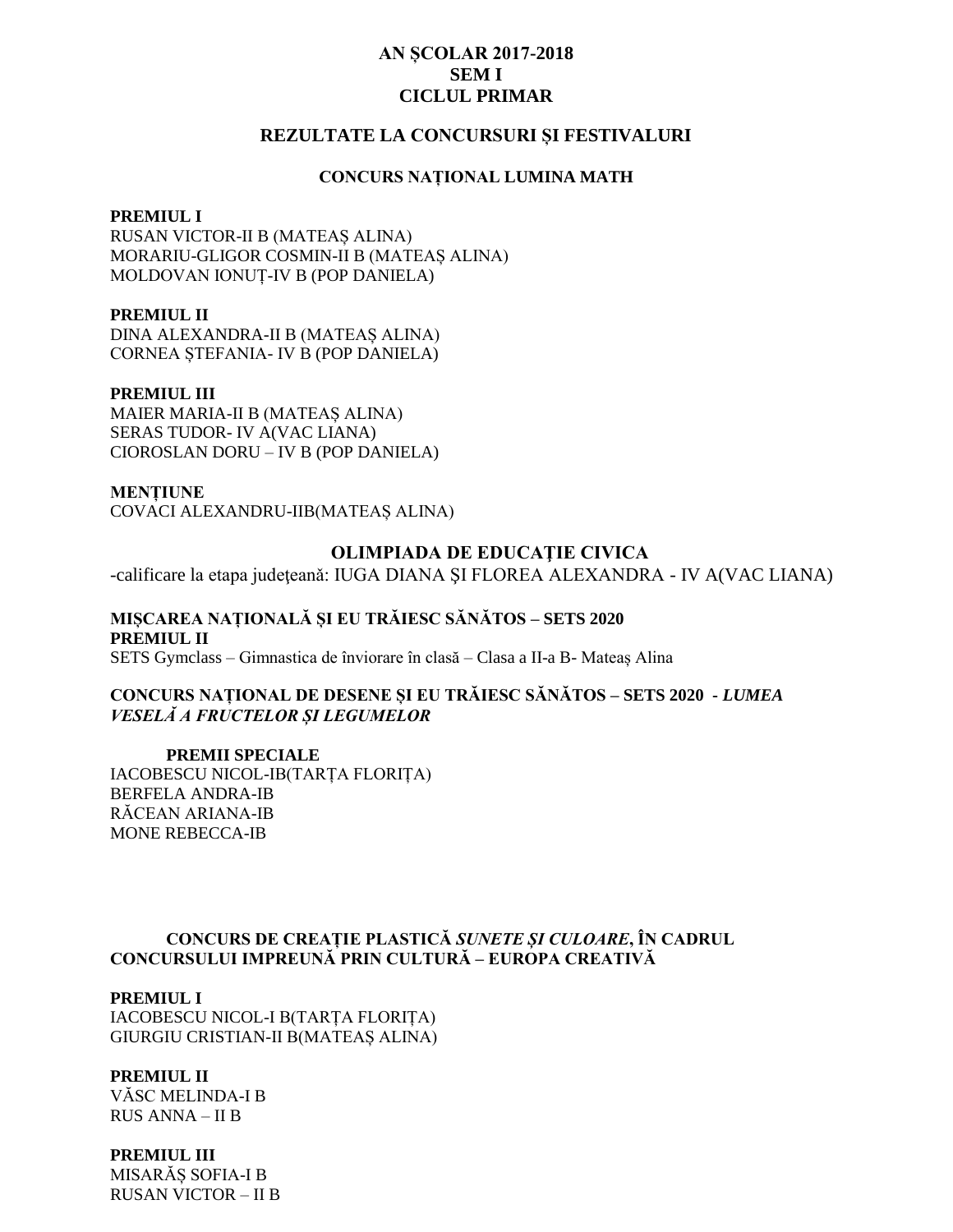# CALIFICARE LA EXCELENȚA-MATEMATICĂ ALBU CRISTIAN-IV A(VAC LIANA) **CATUNA RAZVAN-IV A**

# **CONCURS NATIONAL COMPER-COMUNICARE** CLASA PREGĂTITOARE A- ÎNV. BARAKAT TEODORA

### **PREMIUL I**

**ARDELEAN CRINA-PA** MOLDOVAN PHILIP-PA **GOG RADU -PA** LUCA SONIA -PA FEKETE ALEXIA-PA VALASUTEAN STEFANIA-PA RUS NATALIA -PA MÁRINCAS SOFIA -PA **BOTA MATEI -PA** SITAR ALEXANDRA-PA TĂMAȘ PAUL -PA CÎMPEAN MARIA -PA **LEORDEAN ILINCA-PA** 

#### PREMIUL II

PASCU DENNY-PA KISS MAGDALENA-PA

#### PREMIUL III

TRESTIAN TUDOR-PA SISERMAN VLAD -PA POPESCU NATALIA -PA LAZĂR ANA-PA **TRESTIAN DAVID-PA** 

## **MENTIUNE**

MAJA MARA-PA

# **COMPER MATEMATICĂ**

## **PREMIUL I**

**ARDELEAN CRINA-PA BOTA MATEI -PA** LAZĂR ANA -PA MOLDOVAN PHILIP-PA MAJA MARA -PA SITAR ALEXANDRA-PA TĂMAS PAUL -PA POPESCU NATALIA-PA **GOG RADU -PA** LUCA SONIA -PA **LEORDEAN ILINCA-PA** TRESTIAN TUDOR -PA CÎMPEAN MARIA -PA FEKETE ALEXIA -PA PASCU DENNY -PA VALASUTEAN STEFANIA-PA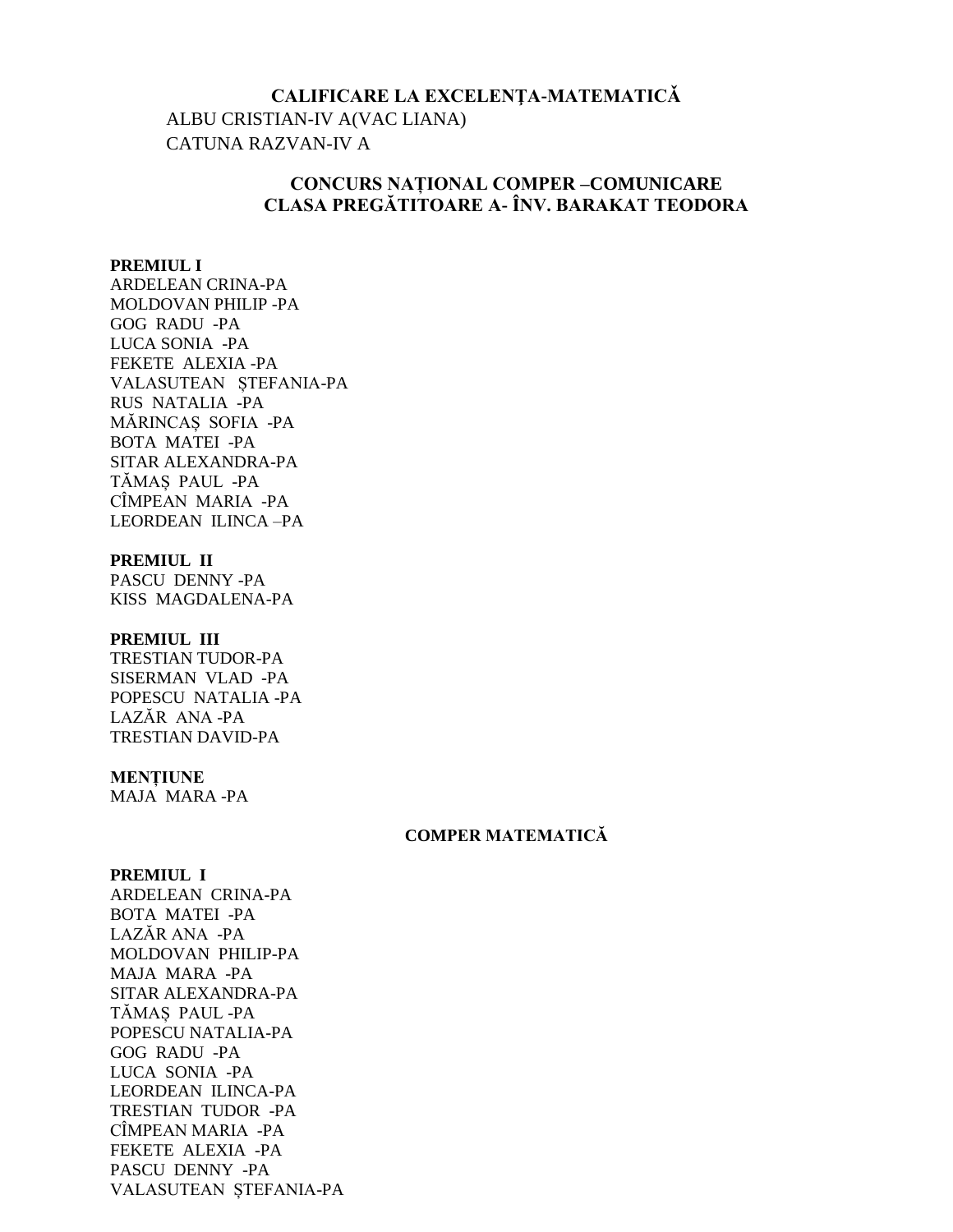### POPA DAN -PA

## **PREMIUL II**

KISS MAGDALENA-PA RUS NATALIA -PA TRESTIAN DAVID-PA MĂRINCAȘ SOFIA -PA

#### **PREMIUL III**

SISERMAN VLAD -PA

# **CONCURS NAȚIONAL COMPER – COMUNICARE CLASA PREGĂTITOARE B – ÎNV. POPA RAMONA**

#### **PREMIUL I**

BUTUZA IRINA-PB CHIOREAN TUDOR-PB CRISTOLŢEAN DRAGOŞ-PB ENACHE DAVID-PB ENE TIMEA-PB FRANGACHE IZA -PB IRIMIAŞ ANDREI-PB IUGA SARA-PB KOZMA- MARIEŞ SEBASTIAN-PB LUNG ALESIA-PB MICLOŞ BOGDAN-PB ROGOJAN ANA-PB TRIF ASTIN-PB VASILE ELENA-PB VLADUŢ EDUARD-PB

#### **PREMIUL II**

CIŞLARIU ALEXANDRA-PB DOBOCAN MAIA -PB GROZA SARA-PB SOCOŞAN ALEXANDRA-PB

#### **PREMIUL III**

ANDRADE MOURAO RODRIGUES VICTORIA-PB FANEA GLORIA-PB **MENŢIUNI** POPA HORAŢIU-PB PAPUC KARIM-PB

#### **COMPER- MATEMATICA**

#### **PREMIUL I**

BUTUZA IRINA -PB CHIOREAN TUDOR-PB CRISTOLŢEAN DRAGOŞ-PB ENACHE DAVID-PB ENE TIMEA-PB FRANGACHE IZA -PB IRIMIAŞ ANDREI-PB KOZMA- MARIEŞ SEBASTIAN-PB LUNG ALESIA-PB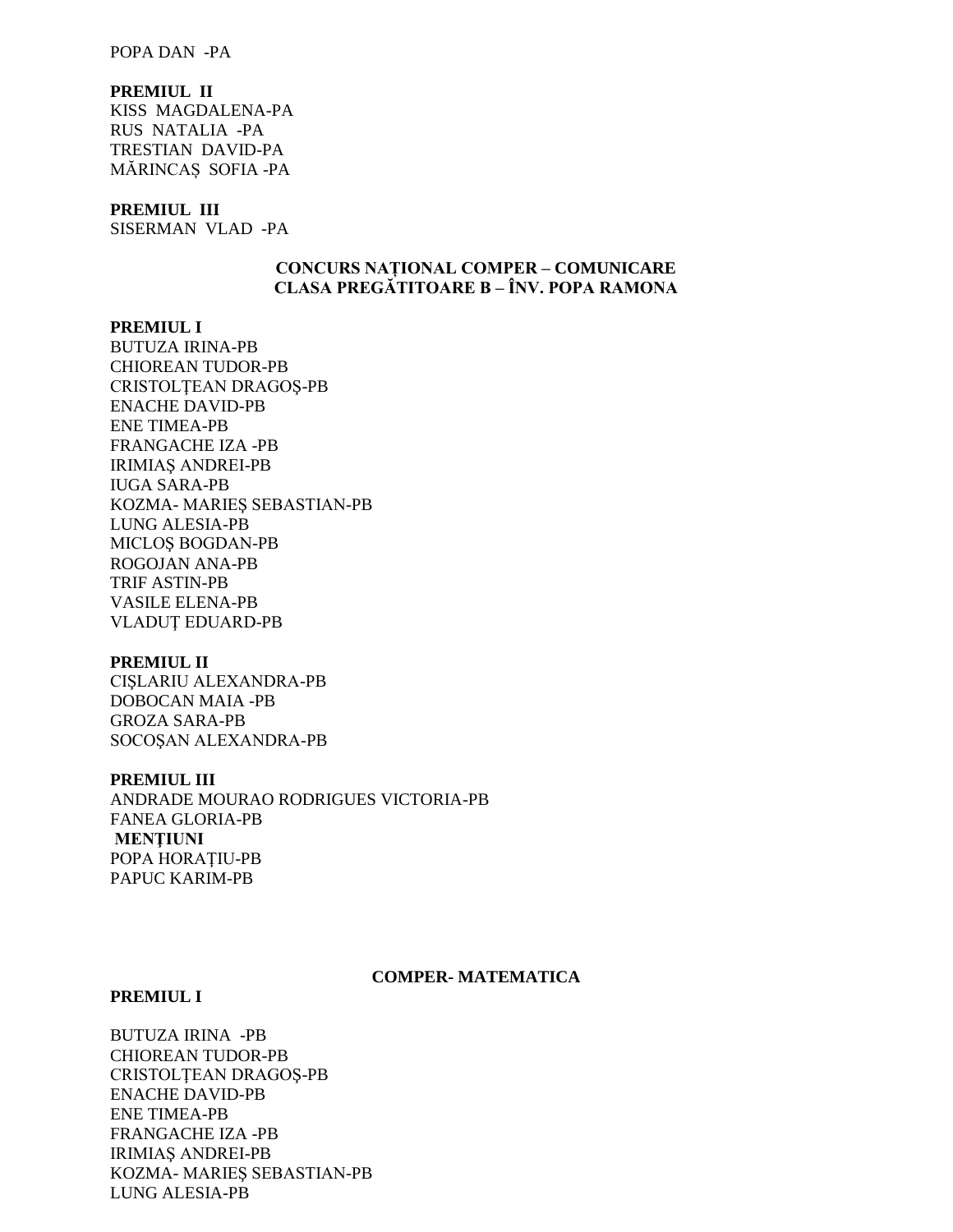ROGOJAN ANA-PB VASILE ELENA-PB VLADUŢ EDUARD-PB FANEA GLORIA-PB CATINEANU SOFIA-PB POPA HORATIU-PB

# **PREMIUL II**

CIŞLARIU ALEXANDRA-PB TRIF ASTIN-PB IUGA SARA-PB

### **PREMIUL III**

ANDRADE MOURAO RODRIGUES VICTORIA-PB SOCOŞAN ALEXANDRA-PB MICLOŞ BOGDAN-PB DOBOCAN MAIA-PB

# **CONCURS COMPER COMUNICARE CLASA PREGĂTITOARE C- ÎNV. CRISTEA LARISA**

#### **PREMIUL I**

BALICA ANTONIU-MARIN -PC MACARIE MATEI-PC

# **PREMIUL II** ENGLEZU ALESSIA-ADRIANA -PC KOHELKA ANDREI-MATEI -PC NASTA IRIS-PC VAJDA PATRICK-ATILLA-PC

## **PREMIUL III**

CRÂȘMĂRIUC ALEXANDRU TEODOR-PC CZINEGE ELISA-CRISTIANA-PC CHIOREAN DRAGOȘ-ALEXANDRU-PC UNGUR ANDREI-RAREȘ -PC POP GRAȚIAN-CRISTIAN -PC

### **MENȚIUNE**

APOSTOL CRISTIAN -PC IUGAN MATEO-VICTOR-PC ABRUDAN-MIHĂȘAN VERONICA-PC GHERGHE MARA-THEEA -PC UȚU MĂDĂLINA -PC TERHEȘ-PAVEL DANIEL-ALEXANDRU -PC

## **COMPER-MATEMATICĂ**

### **PREMIUL I**

VAJDA PATRICK-ATILLA -PC ENGLEZU ALESSIA-ADRIANA-PC BALICA ANTONIU-ADRIANA-PC POP ELIZA-MARTINA -PC IUGAN MATEO-VICTOR -PC OHELKA ANDREI-MATEI -PC MACARIE MATEI -PC ABRUDAN-MIHĂȘAN VERONICA -PC NASTA IRIS -PC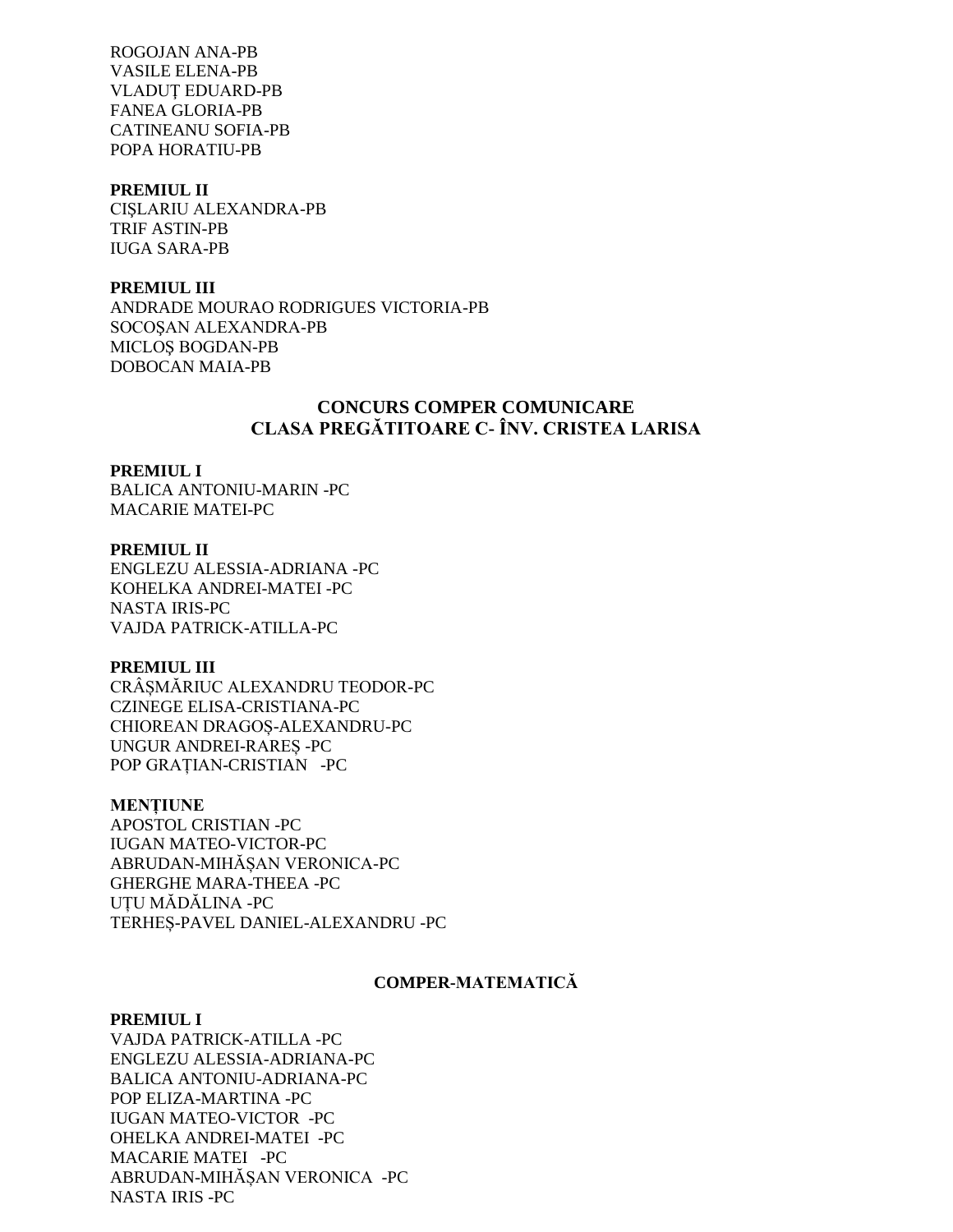MESESAN ALEXANDRU-TEODOR -PC **GHERGHE MARA-THEEA -PC** 

# **PREMIUL II**

CRÂSMĂRIUC ALEXANDRU-TEODOR-PC APOSTOL CRISTIAN-PC POP GRATIAN-CRISTIAN-PC **CZINEGE ELISA-CRISTIANA-PC** TERHES-PAVEL DANIEL-ALEXANDRU-PC

## **MENȚIUNE**

CETAN RAREŞ-CRISTIAN-PC CHIOREAN DRAGOȘ-ALEXANDRU-PC

# **CONCURS COMPER-COMUNICARE** CLASA I A- ÎNV. TĂMĂȘAN ILEANA

#### **PREMIUL I**

**CHELARU GABRIEL-IA** MOCAN ADELA-IA **CIGHIR DARIA-IA RUSU STEFAN-IA TUREI TUDOR-IA** 

### **PREMIUL II**

PIPAȘ DARIUS-IA HERLEA ALEX-IA OLTEAN ALEXANDRA-IA **DUMA DARIUS-IA** LAZĂR DRAGOȘ-IA ALMĂȘAN DARIAN-IA ABRUDEAN BOGDAN-IA EREMIA BRIANA-IA **BEUDEAN ALEX-IA BOLDIJAR CARLA-IA** 

## **PREMIUL III**

**BULEU SARA-IA OBASI RIANNE-IA** CHERECHES VLAD-IA **CIORTEA MARA-IA MILAS ILINCA-IA** RĂCEAN ALINA-IA

## **MENTIUNE**

**ZBUCE VICTOR-IA** 

# **COMPER-MATEMATICĂ**

## **PREMIUL I**

**DUMA DARIUS-IA CHELARU GABRIEL-IA ABRUDEAN BOGDAN-IA BEUDEAN ALEX-IA BOLDIJAR CARLA-IA** 

# **PREMIUL II**

RUSU ȘTEFAN-IA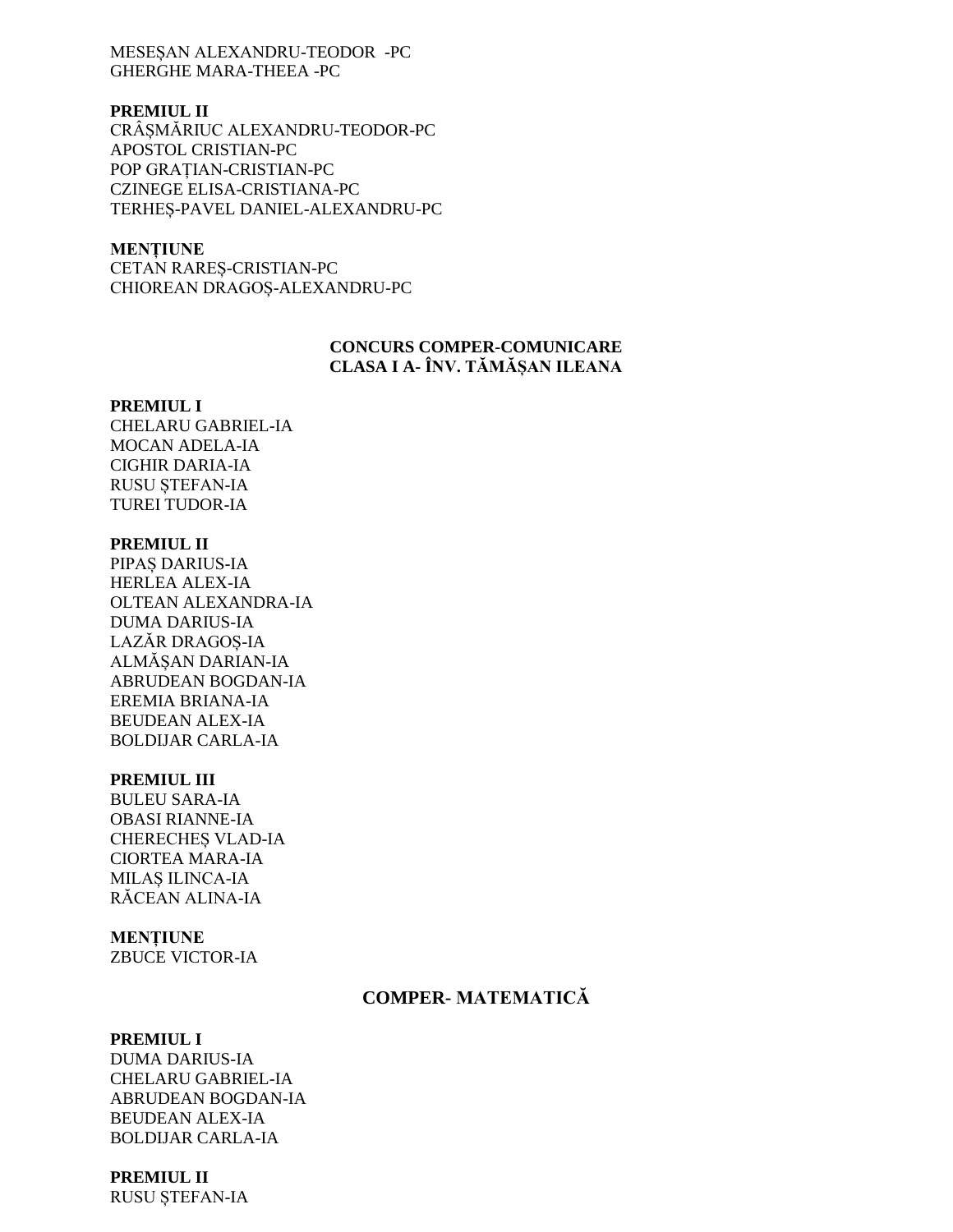**HERLEA ALEX-IA** ALMĂSAN DARIAN-IA **CIORTEA MARA-IA** 

### **PREMIUL III**

**CIGHIR DARIA-IA** LAZĂR DRAGOȘ-IA EREMIA BRIANA-IA **CHERECHES VLAD-IA** 

## **MENȚIUNE**

MILAȘ ILINCA-IA OLTEAN ALEXANDRA-IA **MOCAN ADELA-IA TUREI TUDOR-IA OBASI RIANE-IA** TOMȘA ANDREI-IA

# CLASA IB - ÎNV. TARȚA FLORIȚA

# **CONCURS NATIONAL COMPER - COMUNICARE**

### **PREMIUL I**

**BERFELA ANDRA-IB BUMB ALEX-IB GROZA VLAD-IB** CIOBOTARENCO MATEI-IB **TIRNOVAN DARIA-IB** POPOVICI ILINCA-IB MUREŞAN ILINA-IB CÂRJE ANDREI-IB **REVNIC MATEI-IB** 

# **PREMIUL II**

TRÎNCĂ SOFIA-IB **NISTOR DARIUS-IB IACOBESCU NICOL-IB CESĂREAN DIANA-IB** RĂCEAN ARIANA-IB **MONE REBECCA-IB DRAGOS COSMIN-IB RUSU KARINA-IB** 

# **PREMIUL III**

STEOPAN TUDOR-IB **JISA MARIA-IB OPRIS IULIA-IB** MISARĂS SOFIA-IB CĂTINAȘ IANISA-IB

### **MENTIUNE**

MARC CĂTĂLIN-IB **VĂSC MELINDA-IB COSMUTA ANDREI-IB** 

# CONCURS NAȚIONAL COMPER - MATEMATICĂ

**PREMIUL I NISTOR DARIUS-IB**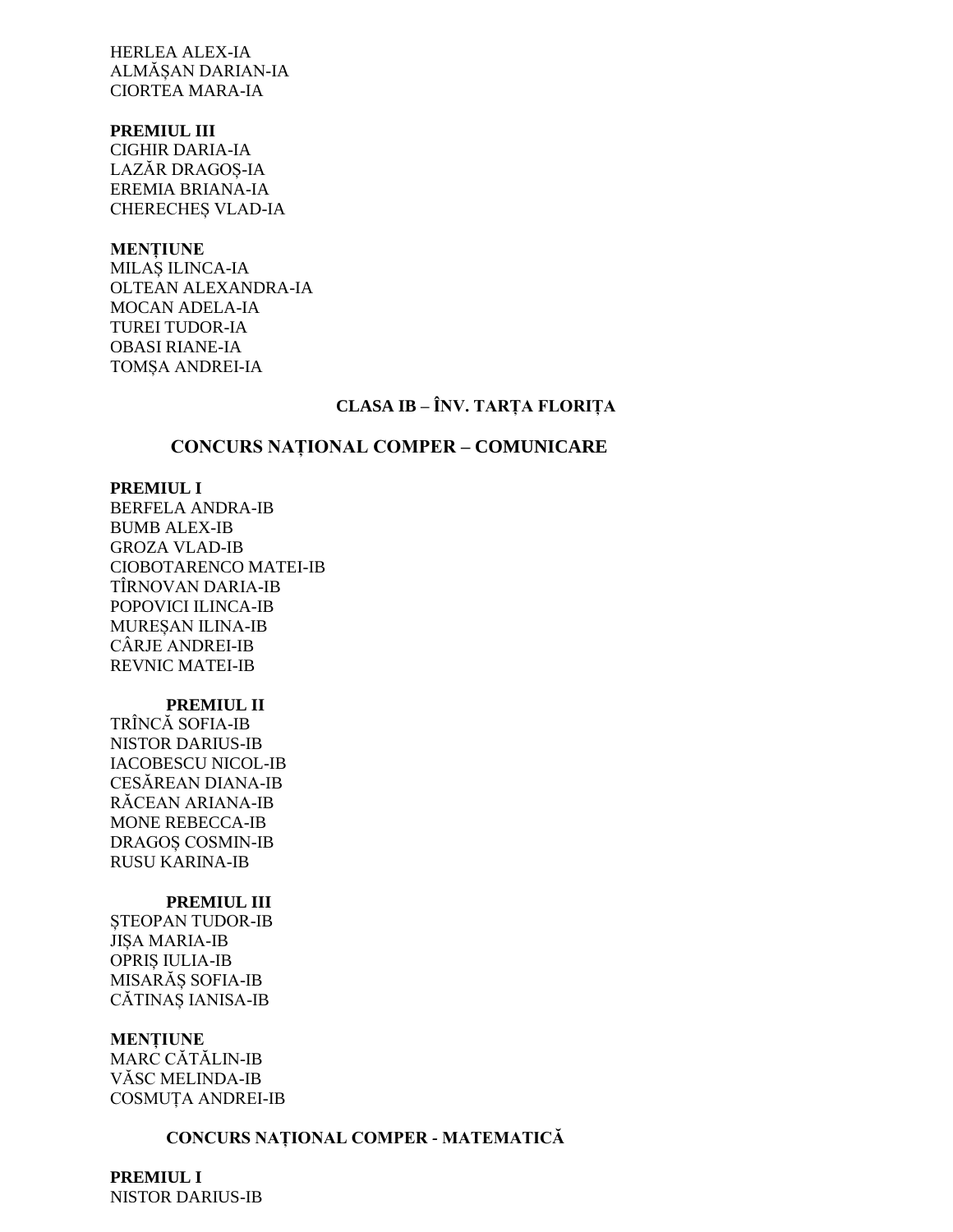# **DRAGOS COSMIN-IB** TÎRNOVAN DARIA-IB

# **PREMIUL II**

CÂRJE ANDREI-IB **GROZA VLAD-IB BUMB ALEX-IB** CESĂREAN DIANA-IB **RUSU KARINA-IB STEOPAN TUDOR-IB BERFELA ANDRA-IB** RĂCEAN ARIANA-IB

# **PREMIUL III**

**IACOBESCU NICOL-IB MONE REBECCA-IB CIOBOTARENCO MATEI-IB JISA MARIA-IB** TRÎNCĂ SOFIA-IB MURESAN ILINA-IB MISARĂȘ SOFIA-IB **COSMUȚA ANDREI-IB** 

# **MENȚIUNE**

POPOVICI ILINCA-IB **OPRIS IULIA-IB** VĂSC MELINDA-IB CĂTINAȘ IANISA-IB

# CONCURSUL NAȚIONAL COMPER- COMUNICARE CLASA A II-A A- ÎNV. ABRUDAN IULIU

# **PREMIUL I**

CĂPUSAN GABRIEL-II A LUCA MAGDA-IIA

# **PREMIUL II**

DRUHORA RĂZVAN-IIA

# **PREMIUL III**

**CRAINIC MATEI-IIA OPRIS CEZAR-IIA** OROS TEODORA-IIA **TIMANDI BOGDAN-IIA** 

# **MENTIUNI**

**BABA CĂTĂLIN-IIA DEAC ALESIA-IIA EPURE ANA-IIA** HAGĂU LARISA-IIA **GOIA PATRICIA-IIA RUS ALEXANDRU-IIA SCROB MATEI-IIA** STOLERU ROBERT-IIA **TALPOS HARIS-IIA**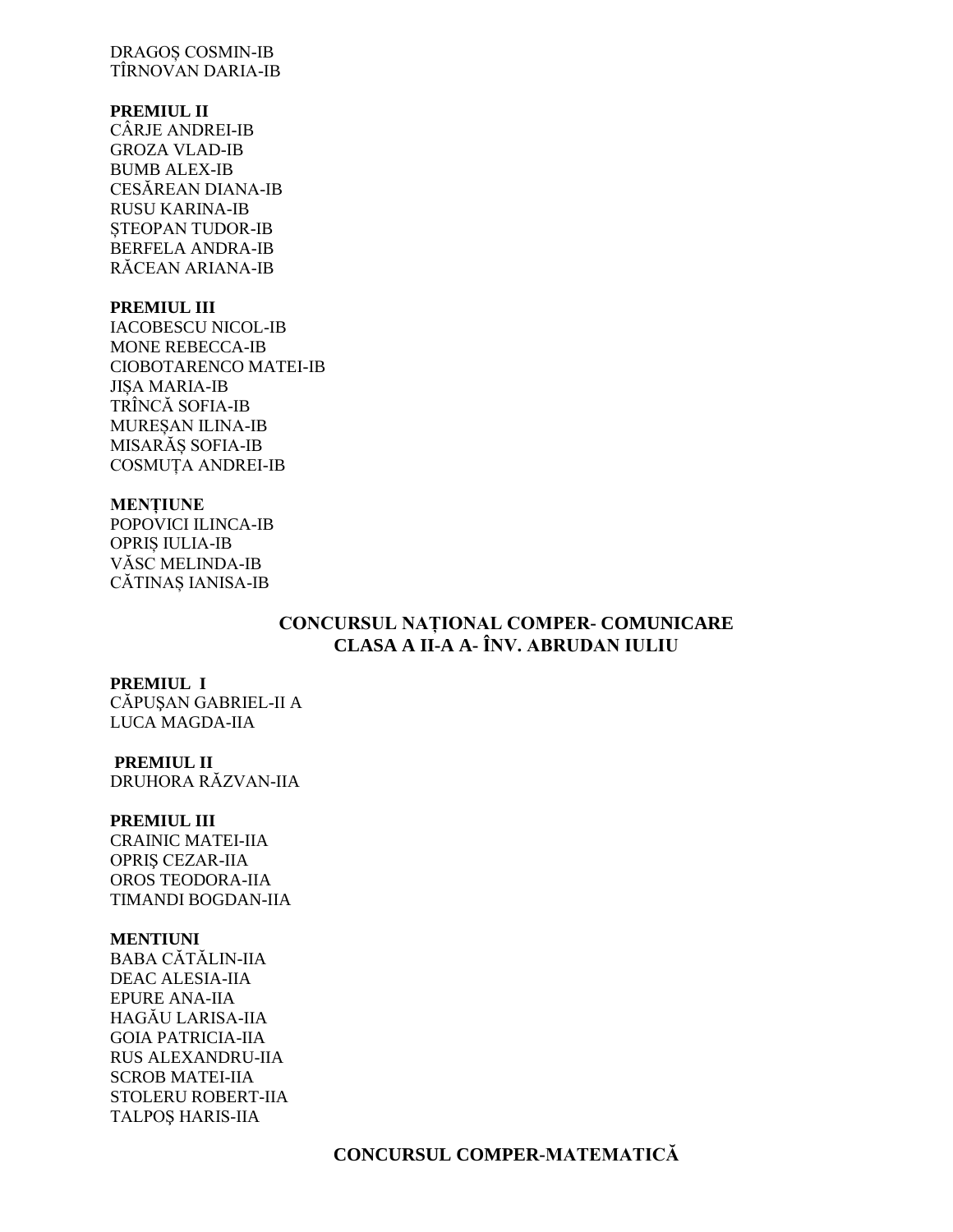# **PREMIUL I**

CĂPUSAN GABRIEL-IIA **DEAC ALESIA-IIA** LUCA MAGDA-IIA **OPRIS CEZAR-IIA** VAN DEN ABELEN DIANA - IIA

## **PREMIUL II**

**EPURE ANA-IIA GOIA PATRICIA-IIA TALPOS HARIS-IIA** 

#### **PREMIUL III**

MUREȘAN DANIEL-IIA

### **MENTIUNI**

HAGĂU LARISA-IIA **RUS ALEXANDRU-IIA STOLERU ROBERT-IIA** TERHES ALEXANDRU-IIA TIMANDI BOGDAN-IIA

# **CLASA a II-a B – ÎNV. MATEAȘ ALINA COMPER-COMUNICARE**

### **PREMIUL I**

**RUSAN VICTOR-IIB** MORARIU-GLIGOR COSMIN-IIB **BORS PETRU-IIB HORON CARMEN-IIB RUS ANNA-IIB COVACI ALEXANDRU-IIB GIURGIU CRISTIAN-IIB** 

# **PREMIUL II**

**SZABO ILINCA-IIB** POPA TUDOR-IIB **CUCU INGRID-IIB DANCIU DANIELA-IIB FANEA MATEI-IIB** RĂDUȚIU ALESSIA-IIB **LUPSA MARA-IIB JURCA LUCA-IIB JISA VLAD-IIB COZER ALEXANDRU-IIB** FEURDEAN ARSENIA-IIB

#### **PREMIUL III**

**DINA ALEXANDRA-IIB** LUCACI PATRICIA-IIB MOLDOVAN ANDREEA-IIB **BÁDESCU EMA-IIB MAIER MARIA-IIB** HOTICO ALEXANDRU-IIB ŞARLEA ALEXANDRU-IIB

### **MENTIUNE**

**MARIN RÁZVAN-IIB ICLODEAN IULIA-IIB**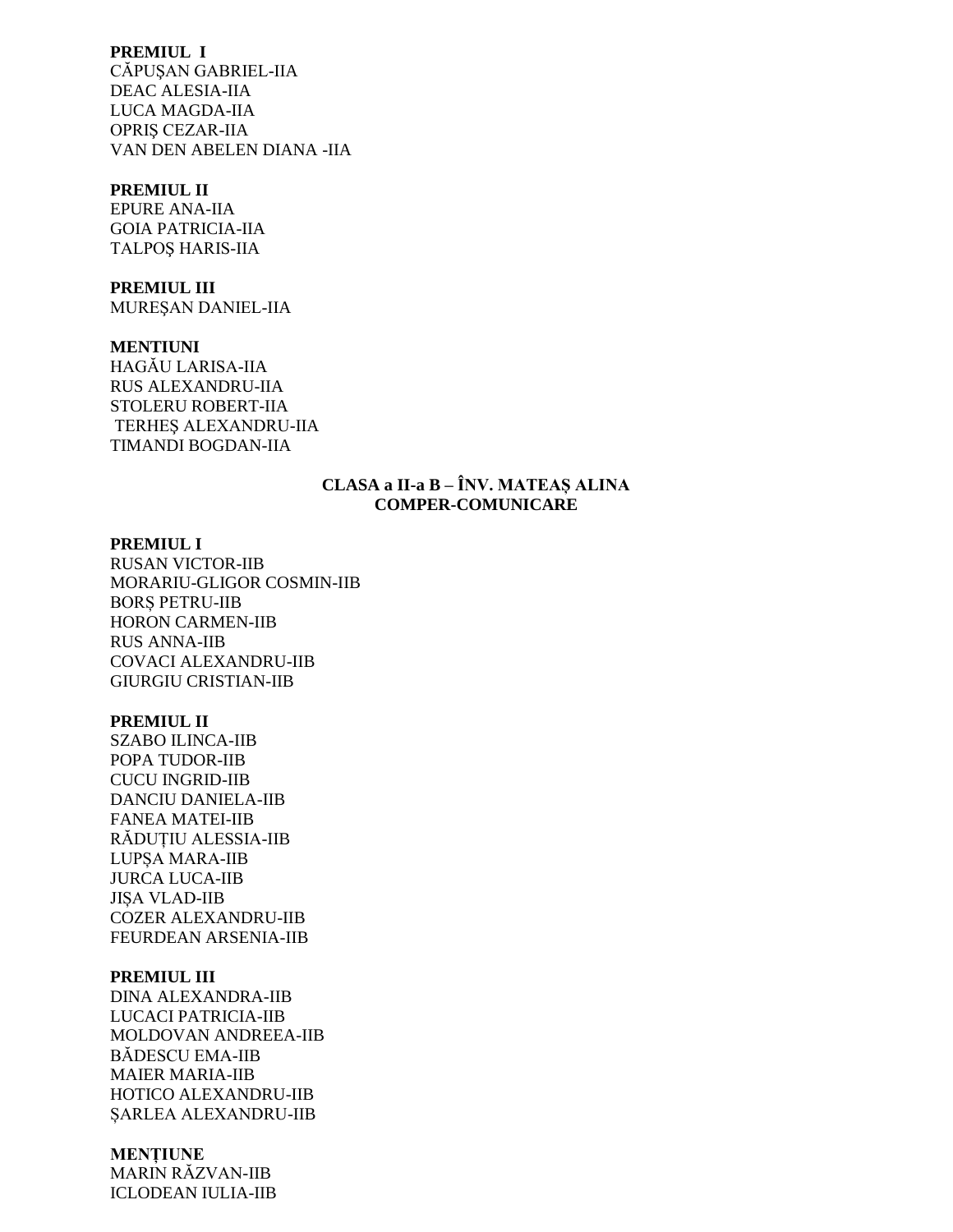### **COMPER – MATEMATICĂ**

#### **PREMIUL I**

**RUSAN VICTOR-IIB** MORARIU-GLIGOR COSMIN-IIB **BORS PETRU-IIB SZABO ILINCA-IIB JISA VLAD-IIB MAIER MARIA-IIB DANCIU DANIELA-IIB COZER ALEXANDRU-IIB** RĂDUȚIU ALESSIA-IIB **GIURGIU CRISTIAN-IIB** 

# **PREMIUL II**

**RUS ANNA-IIB SARLEA ALEXANDRU-IIB DINA ALEXANDRA-IIB BĂDESCU EMA-IIB HORON CARMEN-IIB** 

#### **PREMIUL III**

HOTICO ALEXANDRU-IIB **LUPSA MARA-IIB FANEA MATEI-IIB COVACI ALEXANDRU-IIB** POPA TUDOR-IIB **JURCA LUCA-IIB MENȚIUNE** PROCOPET ANDREI -IIB

# CLASA A III-A A – ÎNV. STĂNCIULESCU LUCIANA **COMPER LIMBA ROMÂNĂ**

# **PREMIUL I**

TIBREA MARA - III A **IRIMIAS DIANA- III A** DOBOCAN IARINA- III A NEMERE ROBERT - III A OPREA LUCA- III A SAMOILA MARA-III A POPA ANDREI- III A TIRLOI ALEXANDRA-III A ENE ALEXIA- III A MOLDOVEANU SARA - III A

#### **PREMIUL II**

MURESAN ALEX- III A FARCAS MELANIA- III A **BORZA SEBASTIAN- III A GHEORGHITA ALIS- III A** VAGNER RAUL - III A STAGEL ANTONIO- III A POP SARA-III A MOLDOVEANU PATRICK-III A

#### PREMIUL III

**ANDRADE RODRIGUES - III A LAZAREAN TUDOR - III A**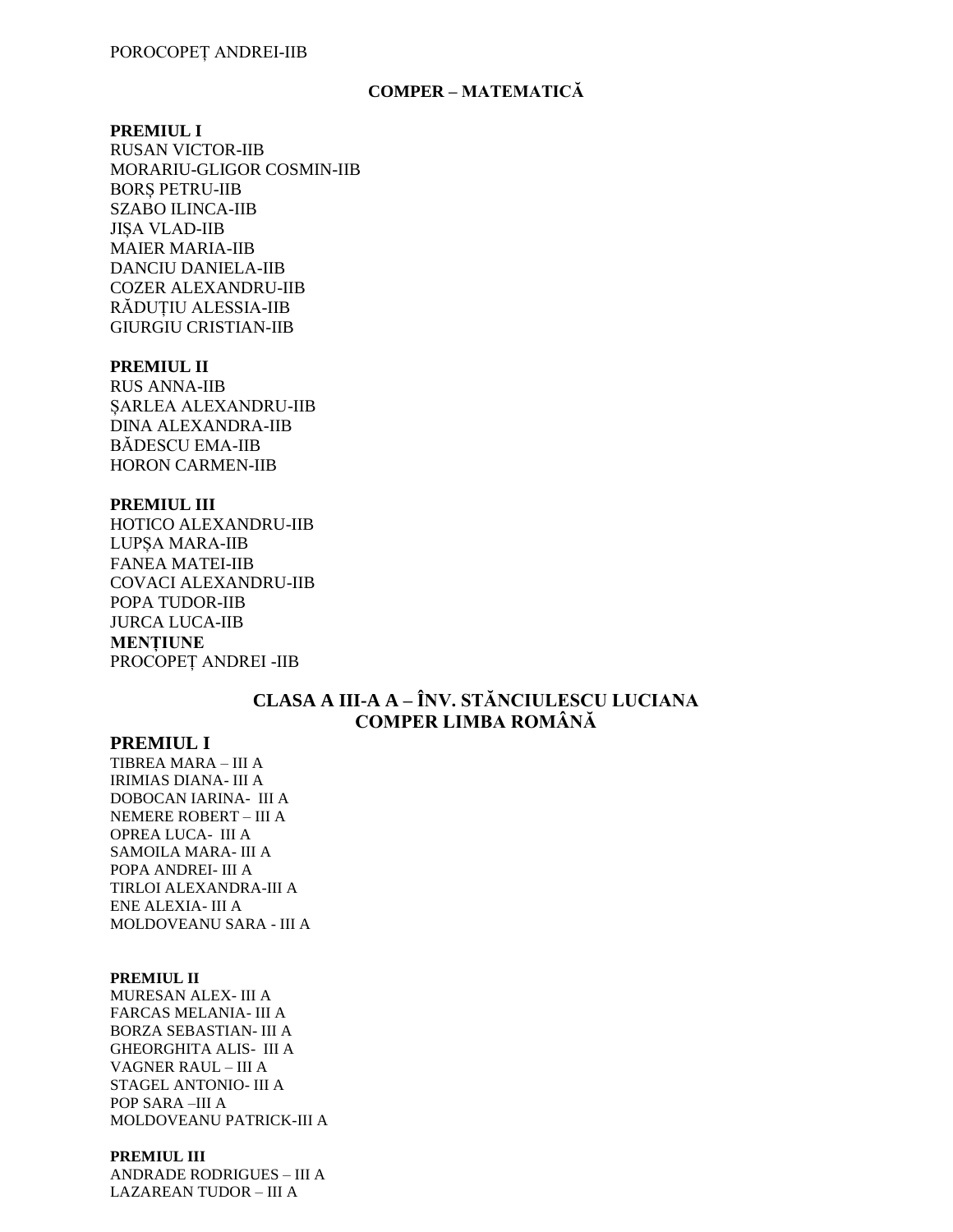**MINZAT RARES - IIIA COLNICEANU STEFAN-III A MALAI DARIUS - III A** 

**MENTIUNE** LUPUSOR VLAD- III A **GALEA ANA-IIIA** 

## **COMPER MATEMATICA**

### **PREMIUL I**

NEMERE ROBERT-III A

### PREMIUL II

TIBREA MARA - III A TIRLOI ALEXANDRA-III A COLNICEANU STEFAN-III A MURESAN ALEX- III A

#### PREMIUL III

OPREA LUCA-III A **GHEORGHITA ALIS-III A** 

#### **MENTIUNE**

**IRIMIAS DIANA-III A** SAMOILA MARA-III A POPA ANDREI- III A **FARCAS MELANIA- III A** STAGEL ANTONIO- III A **GALEA ANA-III A** 

# CONCURS NAȚIONAL COMPER LIMBA ROMÂNĂ CLASA A III-A B- ÎNV. RUSZ VICTORIA

### **PREMIUL I**

**AVRAM DAVID MIHAI-III B AVRAM ELENA DIANA-IIIB BADICA DARIA MARIA-IIIB BALINISTEANU RAISA-IIIB CIORTEA ANDREI CRISTIAN-IIIB DAVID ILINCA ANTONIA-IIIB** FETTI CEZARA GEORGIANA-IIIB **IANCU ANDREI VLAD-IIIB LACATUS SOFIA ELENA-IIIB** MOLDOVAN LARA ALEXANDRA-IIIB MOLDOVAN MIHAI-IIIB ONIGA MARIA CRISTINA-IIIB POGACEAN ALESIA ANA-IIIB POPA DOMINIC MATEI-IIIB **RUEN SOFIA-IIIB SZABO ANDREI TUDOR-IIIB RUSU SARA-IIIB** POP PATRIK-IIIB

**PREMIUL II**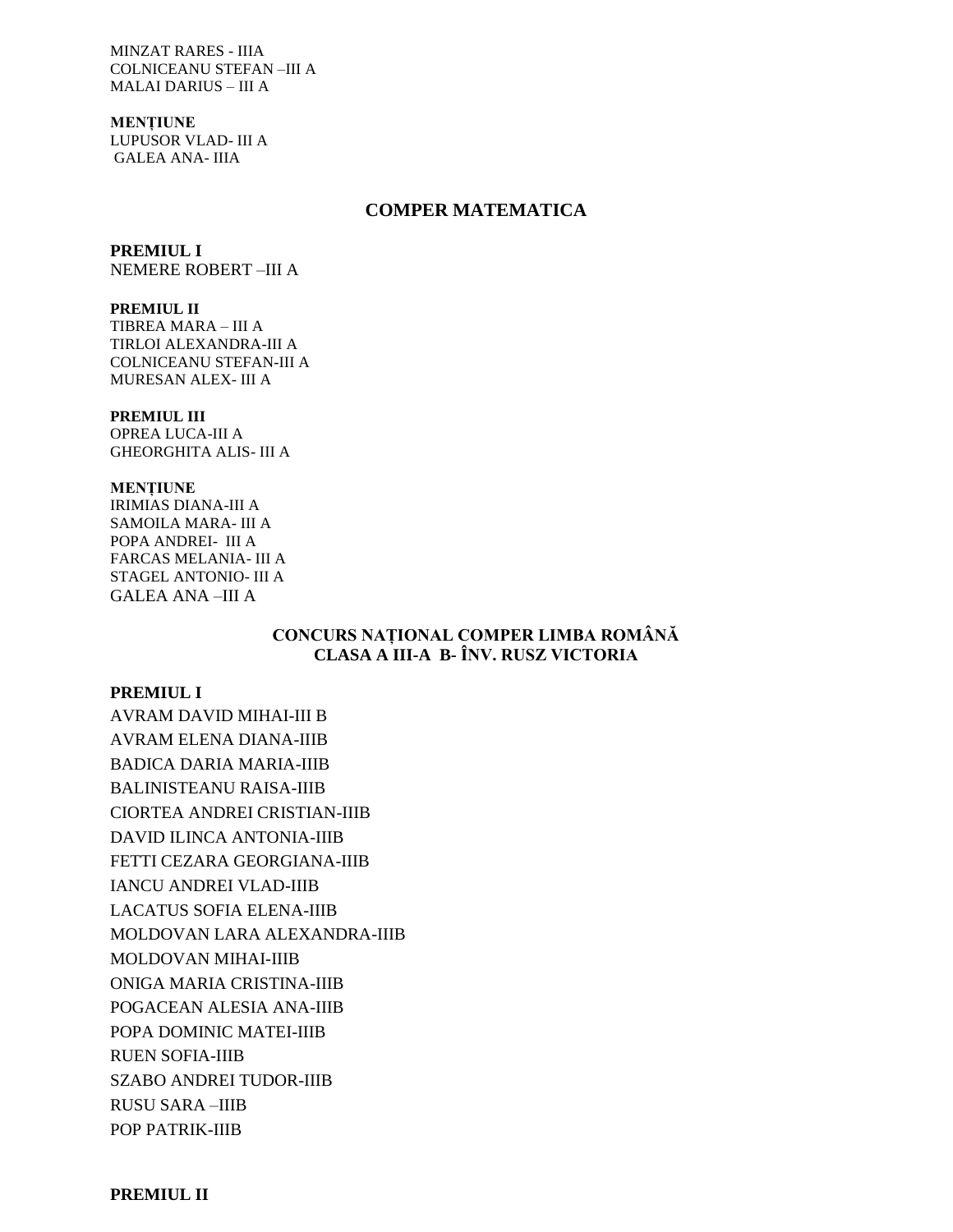**BURDUHOS DAVID SAMUEL-IIIB** BARTOS RADULESCU ALEXANDRA-IIIB **MARTINOV TEODORA-IIIB VERES DAVID-IIIB** DRAGOMIR BOGDAN-IIIB **BORTOS PETRU RARES-IIIB** 

## **PREMIUL III**

MIRON RAZVAN ALEXANDRU-IIIB **RUSU DAVID-IIIB** 

## **MENTIUNE**

POPA SANZIANA MARIA-IIIB **GROZA RARES IANIS-IIIB** 

### **COMPER MATEMATICA**

## **PREMIUL I**

AVRAM DAVID MIHAI-IIIB **AVRAM ELENA DIANA-IIIB BADICA DARIA MARIA-IIIB** CIORTEA ANDREI CRISTIAN-IIIB **DAVID ILINCA ANTONIA-IIIB** FETTI CEZARA GEORGIANA-IIIB POPA DOMINIC MATEI-IIIB **SZABO ANDREI TUDOR-IIIB** MOLDOVAN MIHAI-IIIB **IANCU ANDREI VLAD-IIIB** 

## **PREMIUL II**

**DRAGOMIR BOGDAN-IIIB** MOLDOVAN LARA ALEXANDRA-IIIB **LACATUS SOFIA ELENA-IIIB** MIRON RAZVAN ALEXANDRU-IIIB PREMIUL III **BALINISTEANU RAISA-IIIB BOGDAN SANDRA-IIIB** ONIGA MARIA CRISTINA-IIIB **RUEN SOFIA-IIIB** ABICULESEI MIHNEA-IIIB **MENTIUNE MARTINOV TEODORA-IIIB** POGACEAN ALESIA ANA-IIIB

# **CONCURS COMPER LIMBA ROMÂNĂ** CLASA A IV A A- ÎNV. VAC LIANA

## **PREMIUL II**

**BAICU VICTOR - IVA BURDUHOS ABEL - IV A MURESAN ANTONIA - IV A**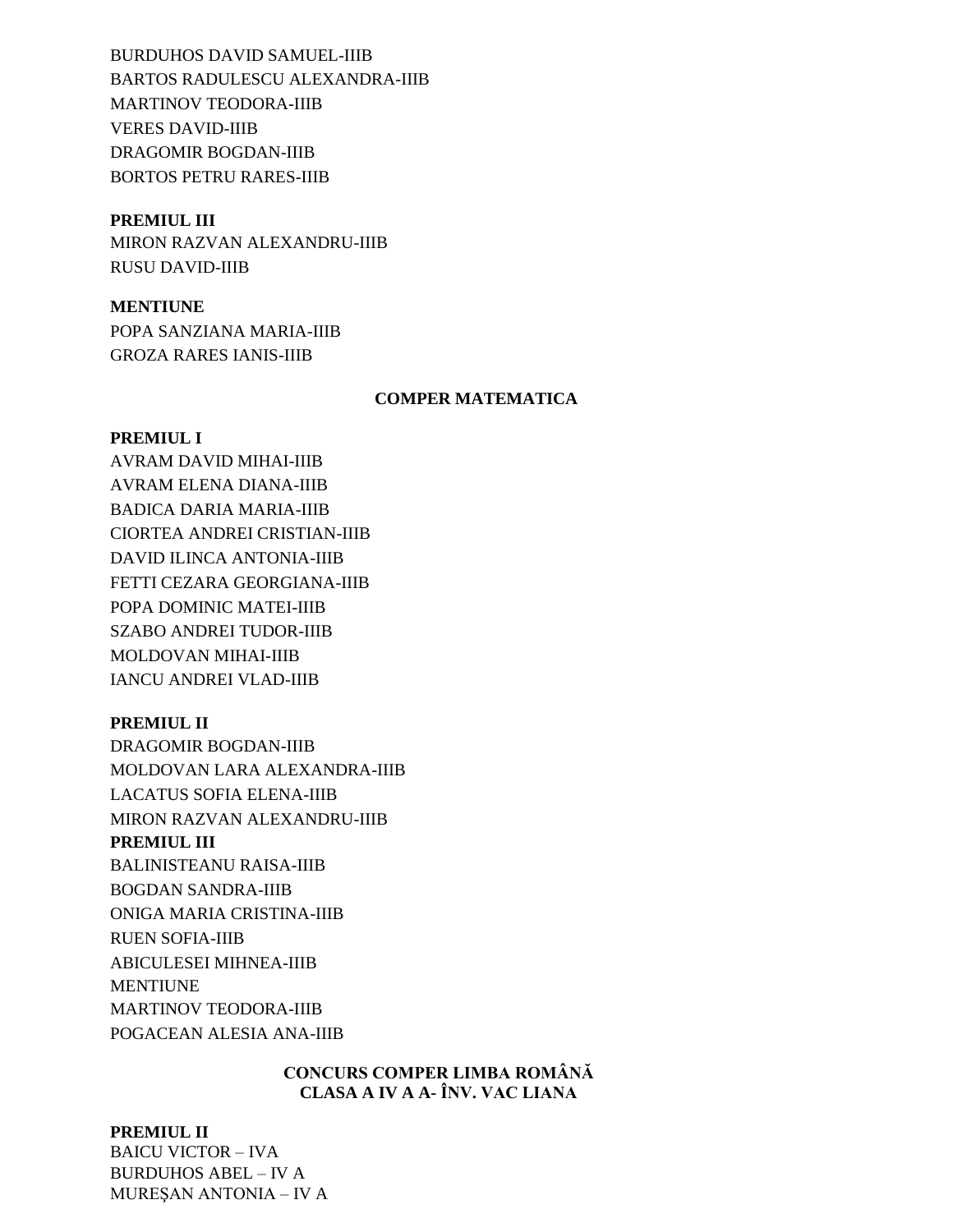CĂPĂTÎNĂ MARIA - IV A **BORS MIHAI - IV A** CATARANCIUC CRISTIAN - IV A **IUGA DIANA – IV A** FLOREA ALEXANDRA - IV A **GARLEA LAVINIA - IV A** MOIS BOGDAN - IV A **OLTEAN LUCA - IV A** PÂGLESAN DAVID - IV A **PODUT STEFAN - IV A** POP PRISCILA - IV A **SERAS TUDOR - IV A SUCAN KATERINE - IV A** TARCEA MAYRA - IVA

#### **PREMIUL III**

**BARBU ALEXANDRU-IV A BIZOUIAZO FRANCESCA - IVA** CATUNA RAZVAN - IVA

# **COMPER - MATEMATICĂ**

# **PREMIUL I**

**IUGA DIANA – IV A** CĂTUNA RĂZVAN - IV A

### **PREMIUL II**

**ALBU CRISTIAN-IV A** 

# CONCURS NAȚIONAL COMPER- LIMBA ROMÂNĂ CLASA A IV-A B – ÎNV. POP DANIELA

### **PREMIUL I**

**VLAD RAUL-IVB** POGĂCEAN DARIA-IVB MOLDOVAN RADU-IVB **CRUCERU ANA-IVB** PASCA RĂZVAN-IVB **SZABO VIKTOR-IVB** MOLDOVAN IONUT-IVB DRAGOȘ ANDREI-IVB **BUTUZA CARINA-IVB** 

## **PREMIUL II**

MUREŞAN ALEXIA-IVB **CRAINIC ANAMARIA-IVB** CĂTINEANU ALEXANDRU-IVB POPA ALEX-IVB MURESAN ANA-IVB **CIOROSLAN DORU-IVB** VLĂDUȚ BRIANA-IVB **SCHIOPU ROBERT-IVB LAZAR AMMA-IVB** 

# **PREMIUL III**

**NOSA MARA-IVB**